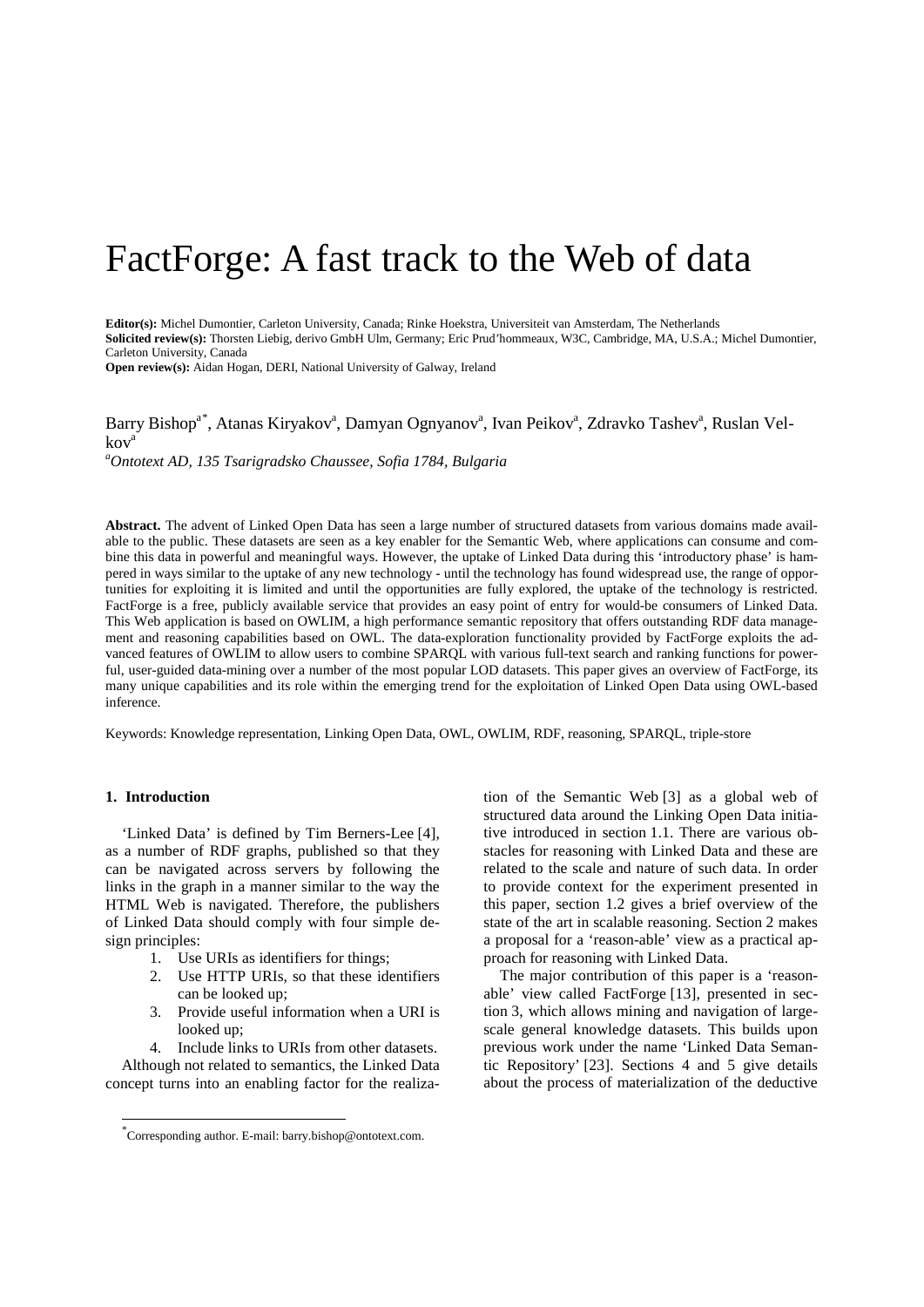closure of the selected datasets within FactForge, performed by the BigOWLIM [\[22\]](#page-9-4) semantic repository. Finally, an analysis of the results is provided in section [6](#page-6-0) and a discussion on future work is given in section [7.](#page-8-0)

The results reported here are based on work performed within the European research projects RAS-CALLI [\[36\]](#page-9-5) and LarKC [\[25\]](#page-9-6), in which FactForge is designed and used as a test-bed for scalable reasoning [\[24\]](#page-9-7) and for the modelling of incomplete contextaware reasoning based on spreading activation and priming [\[41\]](#page-10-0). The latter experiments were extended to use 'priming' for pre-selection of relevant subsets of data for Web-scale reasoning [\[43\]](#page-10-1).

## <span id="page-1-0"></span>*1.1. Linking Open Data*

Linking Open Data (LOD) [\[28\]](#page-9-8) is a W3C Semantic Web Education and Outreach community project aiming to extend the Web by publishing open datasets as RDF [\[31\]](#page-9-9) and by creating RDF links between data items from different data sources. The central dataset of LOD is DBPedia – an RDF extract of the Wikipedia open encyclopaedia – which serves as a 'hub' in the LOD graph, because of the many mappings between it and the other LOD datasets. Cur-rently LOD contains more than 200 datasets<sup>[1](#page-1-3)</sup>, totalling nearly 30 billion statements, joined together with many millions of link statements.

## <span id="page-1-1"></span>*1.2. Scalable Reasoning*

For most of the popular knowledge representation (KR) formalisms and ontology languages, the worst case complexity of the algorithms for basic reasoning tasks indicates that they are intractable. Such algorithms can not therefore be applied to very large scale knowledge bases and datasets.

RDFS [\[19\]](#page-9-10) is a schema definition language, much of which is used to define OWL [\[11\]](#page-9-11) an ontology language for the Semantic Web. RDFS and OWL standardize the epistemology, vocabulary and syntax of the ontologies and the data encoded with respect to them. Yet, the semantics of RDFS and the various dialects of OWL are still quite diverse.

OWL DL [\[11\]](#page-9-11) is a description logic that is well established in the semantic Web community, however many reasoning activities associated with this representation formalism have exponential worst case complexity and are considered intractable for large datasets. The most scalable experiments with sound and complete OWL DL reasoning are in the range of 5 million statements, under the UOBM [\[30\]](#page-9-12) benchmark as reported in [\[21\]](#page-9-13). Inconsistency checking with respect to OWL DL has been performed, under specific constraints, against 60 million statements, as presented in [\[38\]](#page-9-14).

OWL Horst is a partial-axiomatisation of OWL RDF-based semantics defined in [\[40\]](#page-9-15) as an extension of RDFS semantics [\[19\]](#page-9-10) towards supporting some, but not all, OWL primitives. Ter Horst defines a rule language called R-entailment in which both the body and the head of the rule are RDF graph patterns, described via statements, which can contain URIs, blank nodes, and variables in any position, as well as literals in the object position; blank nodes are not allowed in the body; all variables in the head of the rule should also appear in its body. This OWL dialect is defined as a set of R-entailment rules, named pD\* entailment. OWL Horst is representative for a class of OWL dialects defined by systems of rules similar to R-entailment, of which the OWL2 RL rule language [\[32\]](#page-9-16) is an example. Such OWL dialects place stringent requirements on the range of possible rules in order to bound the reasoning complexity.

As presented in [\[24\]](#page-9-7), there are plenty of systems (AllegroGraph [\[1\]](#page-9-17), BigDATA [\[5\]](#page-9-18), BigOWLIM [\[22\]](#page-9-4), DAML DB [\[8\]](#page-9-19), ORACLE 11g [\[34\]](#page-9-20)) which can perform reasoning with languages/fragments of a similar complexity to OWL Horst over datasets with a maximum size of between one and ten billion explicit statements. However, there are no systems that scale an order of magnitude greater than this or add significantly more expressivity at this scale, except for highly specialised, massively parallel systems, such as WebPIE [\[43\]](#page-10-1). From this we make the assumption that a current practical bound for expressivity and scalability, is a language/fragment as complex as OWL Horst up to some billions of RDF statements.

#### <span id="page-1-2"></span>**2. Reasoning with Linked Data**

There are various problems related to reasoning with Linked Data. Some of the major issues include:

- Most of the traditional reasoning setups implement sound and complete inference under the socalled "closed-world assumption": the knowledge is considered complete, so if a specific fact is not known or inferable, it is not true. Such setups are irrelevant in an environment where the knowledge is incomplete by design and logical consistency is not guaranteed;

<span id="page-1-3"></span> <sup>1</sup> <http://www4.wiwiss.fu-berlin.de/lodcloud/state/>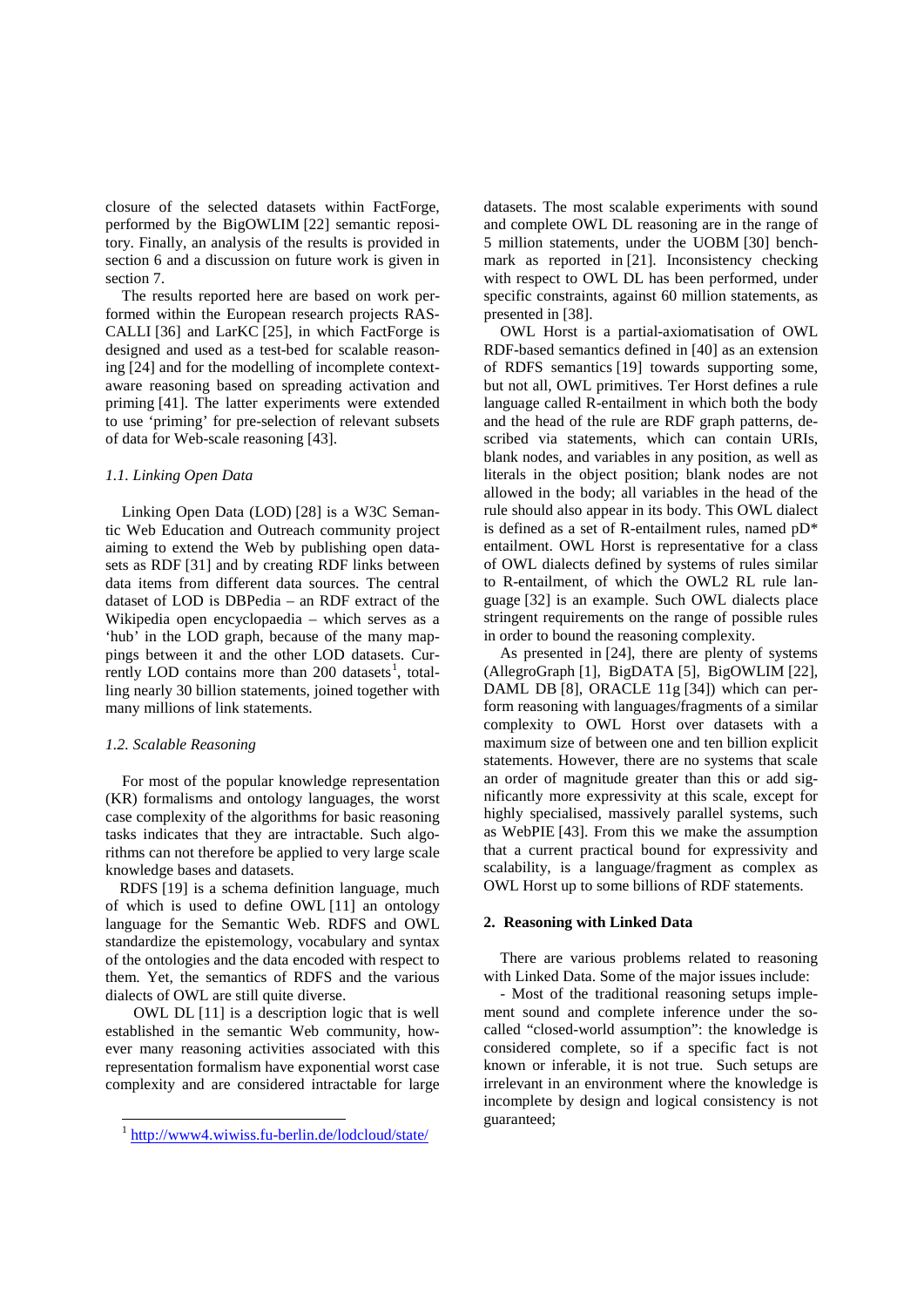- Some of the datasets of LOD, or at least some parts of them, are not suitable for reasoning. It seems that many data publishers use OWL and RDFS vocabulary without properly understanding their formal semantics leading to modelling errors that cause problems during inference, such as providing multiple values for functional properties or using properties with the wrong type of individual (and hence infer the wrong class membership due to the domain of the property);

- Some of the datasets are derived by the means of text-mining and, due to the intrinsic limitations in the accuracy of the extraction techniques, include incorrect information. For instance, the YAGO module of DBPedia contains plenty of faulty classifications of Wikipedia articles. Such inaccuracies are of a relatively small number and probably not a serious problem for human readers exploring DBPedia. However, they can lead to significant noise and inconsistencies after reasoning;

- Although reasoning with data distributed across different World-Wide-Web servers is possible, it is nearly always much slower than reasoning with local data.

Reason-able views represent an approach for reasoning with the Web of Linked Data, introduced in [\[43\]](#page-10-1). We call a *reason-able view (RAV)* an assembly of independent datasets that can be used as a single body of knowledge (referred to as an *integrated dataset*) with respect to reasoning and query evaluation. The integrated dataset represents the union of the independent datasets or versions of those, where parts of the original datasets could be excluded or refined in order to meet reasonability or some other criterion.

The notion of "reasonability" above means that the integrated dataset has certain specific qualities with respect to a specific reasoning task and language. Examples for reasonability criteria could be "consistent with respect to OWL Lite" or "to allow RDFS entailment within  $O(n)$  time and space" – note that due to the materialization approach of BigOWLIM, the semantics used is fixed at load time.

We define a Linked Data *reason-able view* (*RAV*) as a reason-able view where:

- All the datasets in the view represent Linked Data – see section [1;](#page-0-1)
- A single reasoning strategy is applied to all datasets;
- There are entities in each dataset that are connected to entities in at least one of the other datasets.

Considering the size of the LOD datasets (see section [1.1\)](#page-1-0), in order to make query evaluation and reasoning practically feasible, the integrated dataset of a linked RAV should be loaded in a single repository (even if it employs some sort of distribution internally). Such a linked RAV can be considered as an index, which caches parts of the LOD cloud and provides access to the datasets included in a manner similar to the one in which Web search engines index Web pages and facilitate their usage.

As a final practical consideration, an RAV may hold datasets that are updated frequently. If this is the case then the database used to store it should be capable of being updated at least as frequently and the appropriate mechanisms put in place to ensure that updates from sources are propagated in a timely fashion. For datasets of a general knowledge nature, this is unlikely to be necessary, but for data sets that hold continuously changing data, such as news streams, then this must be taken in to account.

## <span id="page-2-0"></span>**3. FactForge**

FactForge (known in previous versions as the Linked Data Semantic Repository) is a reason-able view to the Web of Linked Data, made up of eight of the central LOD datasets, which have been selected and refined in order to serve as a useful index and entry point to the LOD cloud and to present a good use-case for large-scale reasoning and data integration. The design objectives for FactForge are as follows:

- 1. Consistency with respect to the formal semantics;
- 2. Generality no specific domain knowledge should be required to comprehend most of the semantics;
- 3. Heterogeneity data from multiple data sources should be included;
- 4. Reasonability with respect to OWL2 RL (see section [4](#page-4-0) for details).

## *3.1. Datasets*

FactForge includes the following LOD datasets:

**DBPedia** [\[2\]](#page-9-21) is an RDF dataset derived from Wikipedia, designed to provide as full as possible coverage of the factual knowledge that can be extracted from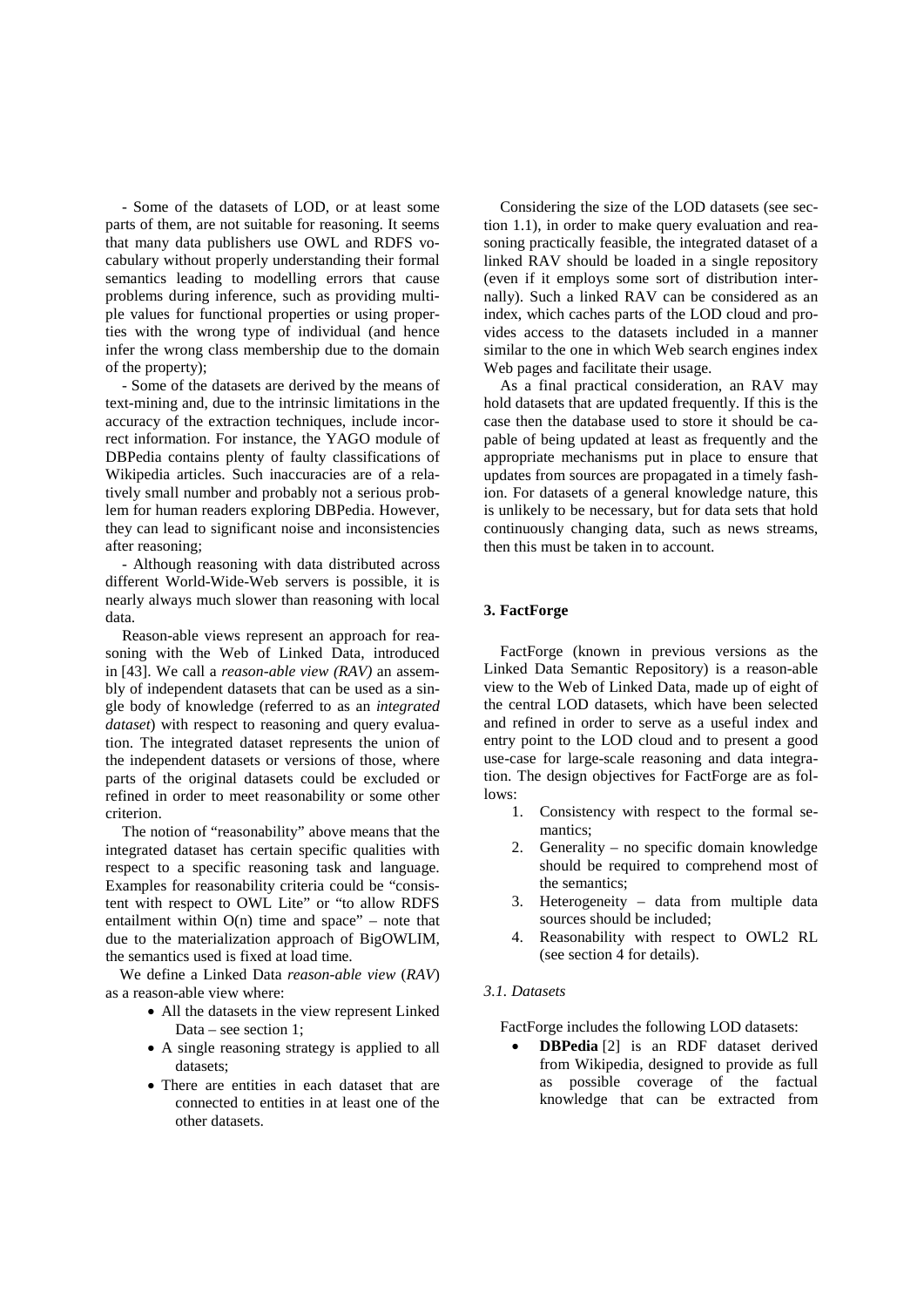Wikipedia with a high level of precision. It serves as a hub for the LOD project;

- **Freebase** [\[16\]](#page-9-22) is a dataset containing information about 11 million things,<br>including movies, books, TV shows, including movies, books, TV celebrities, locations, companies and more;
- **Geonames** [\[17\]](#page-9-23) is a geographic database that covers 6 million of the most significant geographical features on Earth (e.g. countries, populated places, mountains, rivers, and bridges), characterised by coordinates and relations to other features (e.g. 'parent feature' in which the feature is nested);
- **UMBEL** [\[42\]](#page-10-2) is a lightweight ontology structure, essentially, a hierarchy of about 20,000 classes, derived from OpenCyc and mapped to DBPedia. The classes range from general philosophical notions like **TangibleThing** to very specific classes like **AbaCloth;**
- **Wordnet** [\[45\]](#page-10-3) is a lexical knowledge base that covers about 150,000 English words. Wordnet defines the meanings of English words by grouping them into sets of synonyms, called synsets. Each synset expresses a distinct concept. The words linked to a given synset are synonyms with respect to the meaning of the lexical concept represented by this synset. A word can have multiple meanings, i.e. it can be associated with multiple synsets. More general terms are associated with less general terms through hyponym-hypernym relations. FactForge uses the W3C's Wordnet RDF/OWL representation [\[46\]](#page-10-4) ;
- **CIA World Factbook** [ [7\]](#page-9-24) is a collection of structured data, including statistical, geographic, political, and other information about all countries;
- **Lingvoj** [\[26\]](#page-9-25) provides descriptions of the most popular human languages; currently it contains information about more than 500 languages;
- **MusicBrainz** [\[33\]](#page-9-26) (RDF from Zitgist) contains comprehensive music information suitable for browsing or useful for tagging.

## *3.2. Ontologies*

The connectivity in FactForge is facilitated by DBPedia (which provides linksets to GeoNames, lingvoj, and Wordnet) and by UMBEL (which is linked to DBPedia). These link sets are also loaded in to FactForge along with the following ontologies and schemata:

- **DCMI Metadata Terms** [\[12\]](#page-9-27) (Dublin Core - DC) is a relatively small, but very popular metadata schema. It defines attributes (e.g. author/contributor, date of publication, language, etc.) that can be used to describe information resources;
- **SKOS** [\[39\]](#page-9-28) (Simple Knowledge Organization System) represents a relatively simple RDF schema that allows describing taxonomies of concepts linked to each other by any sort of subsumption hierarchy. The most important properties defined by SKOS are **skos:broader** and **skos:narrower**, defined as inverses of each other. The subsumption semantics of these relationships is more appropriate for the encoding of "topic ontologies" and subject<br>classifiers as compared as compared to **rdfs:subClassOf** .
- **RSS** [ [37\]](#page-9-29) is an RDF schema designed to enable syndication of machine-readable information about updates from Web sites;
- **FOAF** [\[15\]](#page-9-30) is a project aimed at creating a network of machine-readable personal profiles published on the Web. In essence, the FOAF ontology defines the attributes of these personal profiles, which, in turn, allows for publication of contact information and links to other profiles.

## <span id="page-3-0"></span>*3.3. Data Access Methods*

FactForge provides several methods to explore the combined dataset that exploit some of the advanced features of BigOWLIM.

Firstly, 'RDF Search and Explore' allows entities to be searched by keyword (treating them as text strings) with a real-time auto-suggest feature ordered by 'RDF Rank' (a feature similar to Google's Page Rank [\[6\]](#page-9-31) that calculates a node's relative importance based on the number of ways it is related to other nodes). The results page shows all triples where the selected node appears as the subject, predicate or object, together with the preferred label, RDF Rank indicator, image, etc.

Secondly, a SPARQL [\[35\]](#page-9-32) page allows users to write their own queries with clickable options to add each of the known namespaces. Many interesting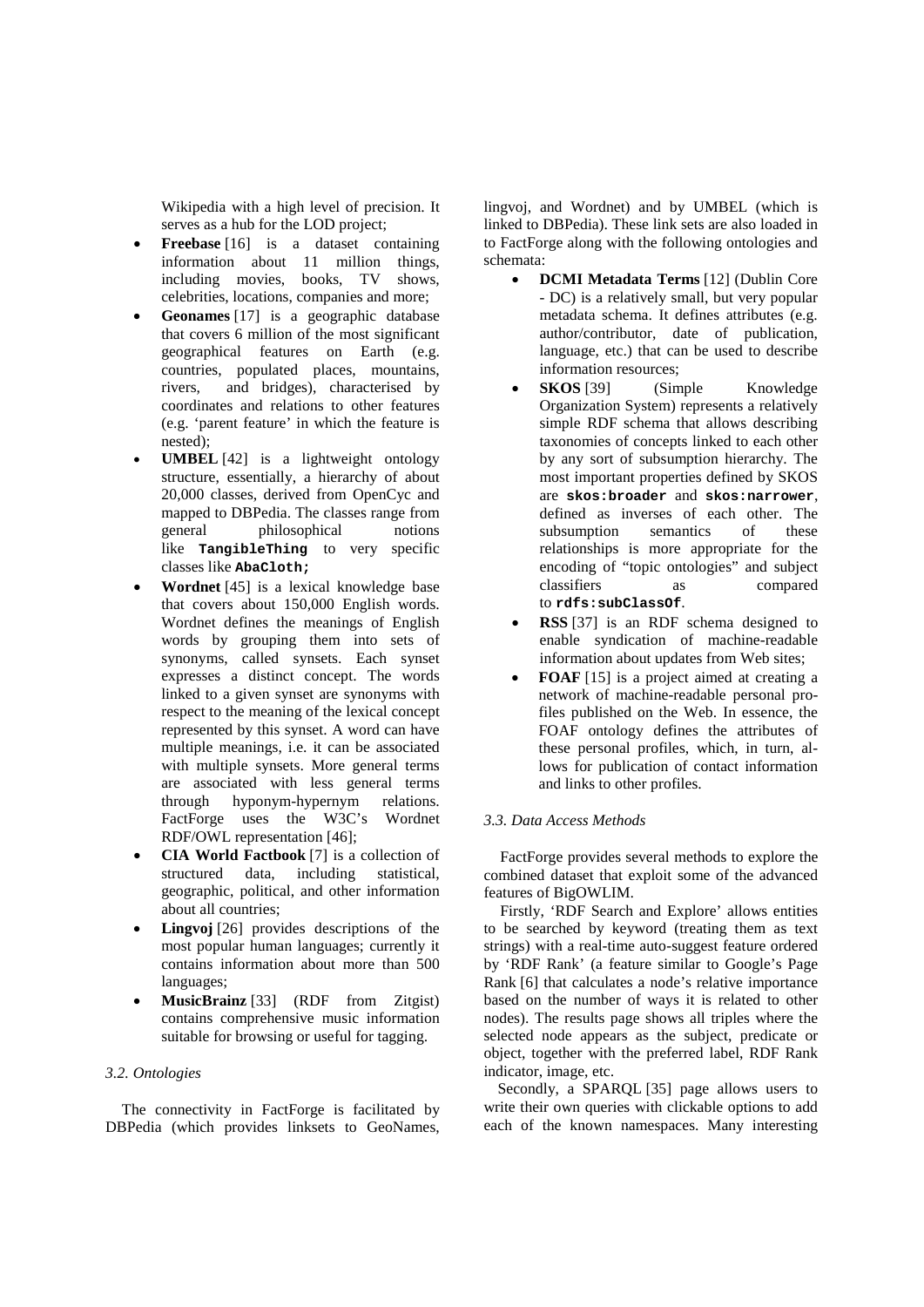queries are provided as examples. The results are presented in a conveniently formatted table with the option to download results in various formats (SPARQL/XML, JSON, etc).

Lastly, a graphical search facility called 'RelFinder' [\[20\]](#page-9-33) that discovers paths between selected nodes. This is a computationally intensive activity and the results are displayed and updated dynamically during each iteration. The resulting graph can be reshaped by the user with simple click and drag operations. Entities within the emerging graph can be selected and a properties box provides links to the sources of information about the entity.

## <span id="page-4-0"></span>**4. Reasoning Setup**

The 'reasonability criteria' (see section [2\)](#page-0-2) for FactForge were defined with respect to the OWL2 RL rule language [\[32\]](#page-9-16). Formally, FactForge should be correct using forward-chaining reasoning, which includes entailment and consistency checking with respect to OWL2 RL.

Furthermore, the results of the inference should be consistent with 'common sense' without specific assumptions about the context of interpretation. In other words, the deductive closure should not include statements which go against 'common sense', under the style and level of consensus similar to that of Wikipedia. We define 'common sense' to mean some information that is clearly wrong when interpreted by a person. For example, it is logically consistent to say that a 'hotel' is a subclass of 'whale', but most people will immediately declare this as false. It follows that the 'common sense' property of a dataset is very hard to determine without surveying a number of people with all explicit and entailed knowledge. The conclusion in section [7](#page-8-0) hints that so far this has only been attempted in a very ad hoc manner.

The BigOWLIM semantic repository is used to load the datasets and perform forward-chaining and materialization. This repository uses a rule language that supports R-entailment (see section [1.2\)](#page-1-1) and can be configured to perform forward-chaining using predetermined rule-sets.

For improved loading performance, FactForge uses BigOWLIM's optimized rule-set for OWL Horst [\[40\]](#page-9-15) which is an extension of RDFS entailment. However, the optimized rule-set excludes the trivial inferences of rdf1, 4a, 4b that have no equivalent in OWL2 RL. The remaining semantics are entirely captured in OWL2 RL, except for rdfs12 (which is not relevant to the FactForge dataset) and rdfs13 (which is captured in OWL2 RL by axiomatic triples for the XSD data types). The remaining inferences that rdfs13 would produce when applied to the FactForge dataset are in fact already present. Hence we conclude that using the optimized OWL Horst rule-set with the FactForge dataset leads to a model that is entirely consistent with the application of the OWL2 RL ruleset to the same data. The use of this rule-set allows the entire dataset to be loaded and forwarding chaining reasoning to be performed in approximately four days.

In order to determine that the OWL Horst rule set is not only consistent with OWL2 RL applied to the same dataset, but also sufficient we conducted a loading experiment using the OWL2 RL rule-set. The loading time was considerably longer, approximately four-fold, but the total number of statements was only slightly larger (less than 1%). It was not possible to determine what further inferences the OWL2 RL rule-set produced, but we conclude that the OWL Horst rule-set is sufficient to capture the semantics of the FactForge dataset to a satisfactory accuracy.

## *4.1.* owl:sameAs optimization

The loading speed and query performance of Fact-Forge benefit from a specific feature of BigOWLIM that allows for the efficient handling of **owl:sameAs** statements. **owl:sameAs** is an OWL predicate used to declare that two different URIs denote one and the same thing. It is often used to align identifiers from different datasets that refer to the same thing.

BigOWLIM combines identifiers for the same things in to equivalence classes that dramatically reduce the indexing space required and yet still allow all correct query solutions to be enumerated. As can be seen from [Table 3,](#page-6-1) this approach reduces the number of statements to be indexed by some 78%.

In addition to an 'Include inferred' check box on the SPARQL query page, FactForge also has an 'Expand results over equivalent URIs' checkbox that exploits the BigOWLIM option to enumerate over equivalent URI's or not. When this option is deselected, only one URI is used for a particular resource, selected from the resource's equivalence class. This can make a dramatic difference to the number of query results returned, where statements that differ only by the substitution of equivalent URIs are removed from the result set.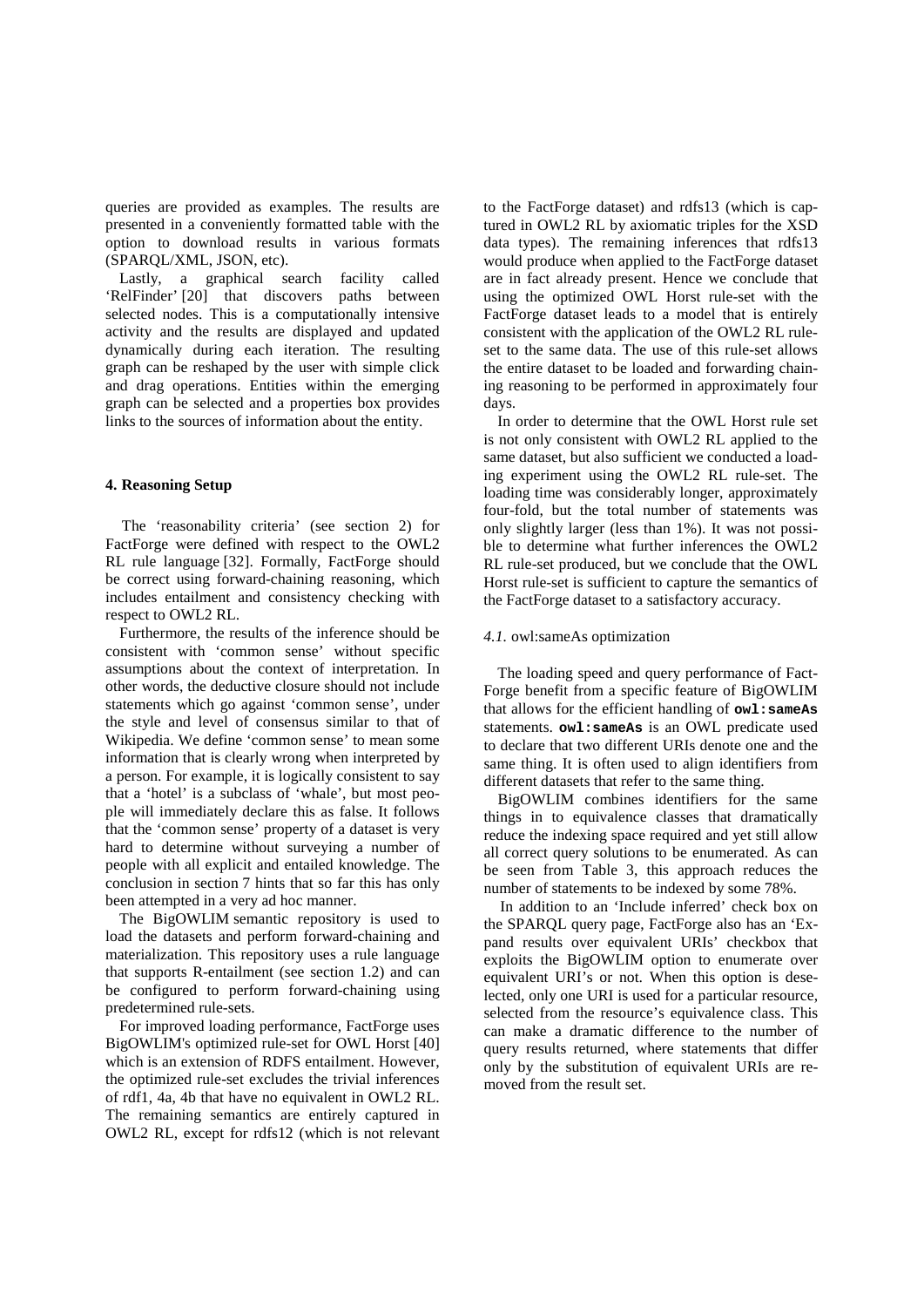#### *4.2. Logical consistency*

A knowledge base may be inconsistent with respect to the semantics of OWL2 RL (rule language) in a number of ways, e.g. when an individual is a member of two disjoint classes or when two individuals are both *the same* as each other and *different from* each other. The entailment rules [\[32\]](#page-9-16) include many consistency checks that derive 'false' when an inconsistency is detected.

BigOWLIM includes a consistency checking mechanism that uses rule-like expressions and can detect inconsistencies whenever statements are committed to the repository. However this incurs additional overhead during loading, when all inferred statements are computed. After loading, the repository will be used in a read-only manner to answer the queries passed to it from the FactForge user interface. Therefore, the approach chosen is to turn off inconsistency checking at load time and check for inconsistencies after loading is completed. This is achieved by executing SPARQL queries that have the same form as the premises of the OWL2 RL consistency checking rules. If future incarnations of FactForge are updated more frequently, for example if the underlying datasets change rapidly, then consistency checking can be switched on in order to catch inconsistencies as the conflicting statements are committed.

<span id="page-5-1"></span>

| <b>Dataset</b>       | <b>Explicit</b><br><b>Indexed</b><br><b>Triples</b><br>(000) | <b>Inferred</b><br><b>Indexed</b><br><b>Triples</b><br>(000) | <b>All Indexed</b><br><b>Triples</b><br>(000) | <b>Entities</b><br>(nodes)<br>(000) | <b>Inferred</b><br>closure<br>ratio |
|----------------------|--------------------------------------------------------------|--------------------------------------------------------------|-----------------------------------------------|-------------------------------------|-------------------------------------|
| Schemata and         |                                                              |                                                              |                                               |                                     |                                     |
| ontologies           | 11                                                           | 7                                                            | 18                                            | 6                                   | 0.6                                 |
| <b>DBPedia</b> (SKOS | 2,877                                                        | 42,587                                                       | 45,464                                        | 1,144                               | 14.8                                |
| categories)          |                                                              |                                                              |                                               |                                     |                                     |
| <b>DB</b> pedia      | 5,544                                                        | 566                                                          | 6,110                                         | 8,464                               | 0.1                                 |
| (owl:sameAs)         |                                                              |                                                              |                                               |                                     |                                     |
| <b>UMBEL</b>         | 5,162                                                        | 42,212                                                       | 47,374                                        | 500                                 | 8.2                                 |
| Lingvoj              | 20                                                           | 863                                                          | 883                                           | 18                                  | 43.8                                |
| <b>CIA Factbook</b>  | 76                                                           | 4                                                            | 80                                            | 25                                  | 0.1                                 |
| Wordnet              | 2,281                                                        | 9,296                                                        | 11,577                                        | 830                                 | 4.1                                 |
| <b>Geonames</b>      | 91,908                                                       | 125,025                                                      | 216,933                                       | 33,382                              | 1.4                                 |
| <b>DB</b> pedia core | 560,096                                                      | 198,043                                                      | 758,139                                       | 127,931                             | 0.4                                 |
| <b>Freebase</b>      | 463,689                                                      | 40,840                                                       | 504,529                                       | 94,810                              | 0.1                                 |
| <b>MusicBrainz</b>   | 45,536                                                       | 421,093                                                      | 466,630                                       | 15,595                              | 9.2                                 |

Table 1 Dataset loading and inference statistics

## <span id="page-5-0"></span>**5. Loading and Materialization Statistics**

Dataset loading and inference statistics are presented in [Table 1.](#page-5-1) The first column lists the datasets (or parts of them) in the order in which they were loaded into the repository. The number of triples listed in the Explicit Indexed Triples column indicates the increase in the number of statements in the BigOWLIM indices after the dataset has been loaded. Note that some data providers claim that their datasets contain an amount of statements slightly different from the one presented in the table.

[Table 2](#page-5-2) provides a summary of loading and inference statistics for all the datasets. This collection includes 283 million entities (nodes in the RDF graph). Further processing then computes the RDF rank, text snippet and preferred label for each node. The final dataset statistics after this post-processing are shown in [Table 3.](#page-6-1) At this point, the dataset includes 404,796,665 entities.

Table 2 Summary of dataset statistics after loading

<span id="page-5-2"></span>

| <b>Total number of statements</b> | Value      |  |
|-----------------------------------|------------|--|
| after loading                     | (millions) |  |
| Indexed explicit statements       | 1.177      |  |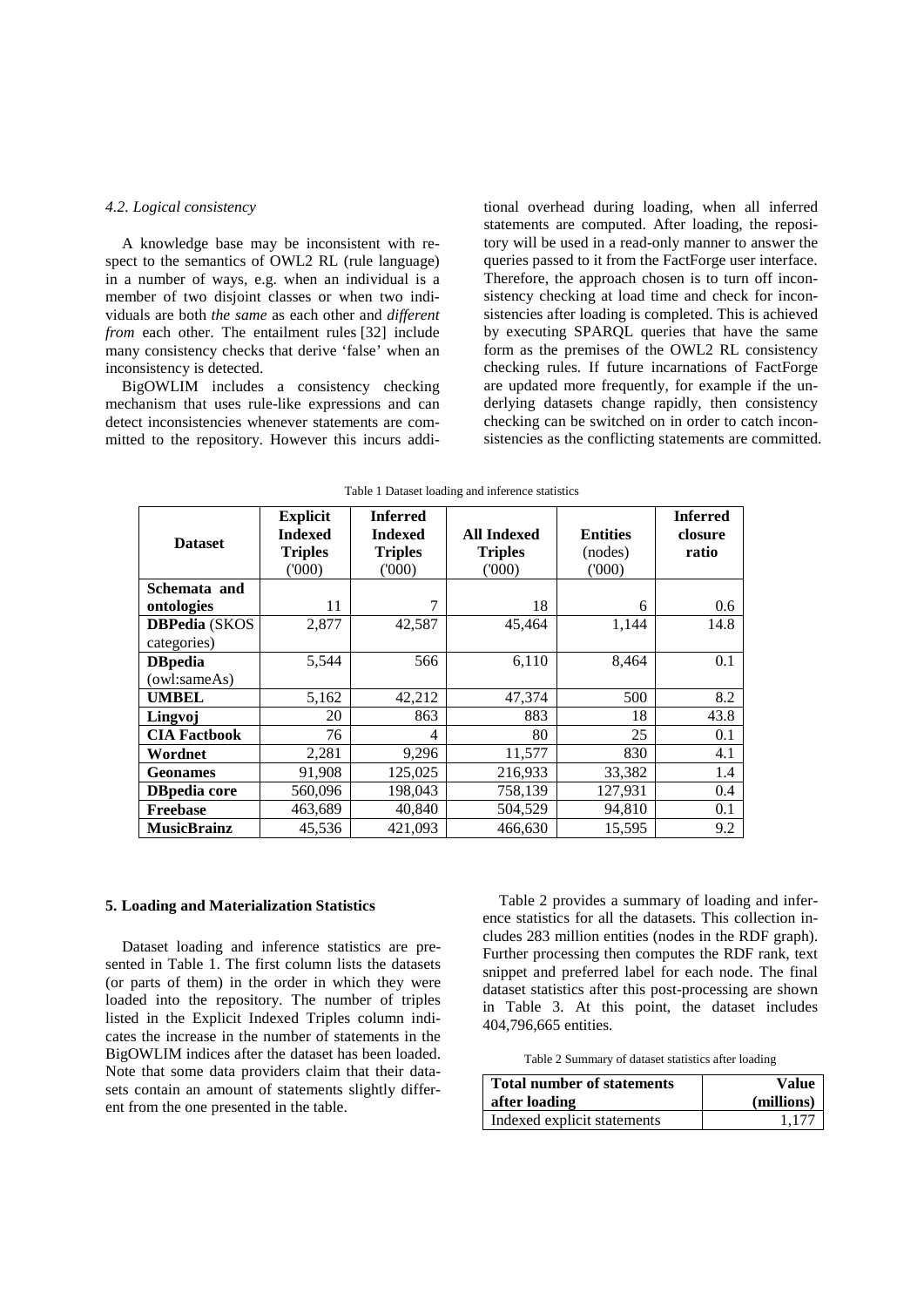| Indexed inferred statements      | 881   |
|----------------------------------|-------|
| Indexed statements (explicit $+$ | 2,058 |
| inferred)                        |       |

The larger number of retrievable statements in [Ta](#page-6-1)[ble 3](#page-6-1) is a result of the **owl:sameAs** optimization dis-cussed in section [4](#page-4-0), where the optimization has 'compressed' more than 7.7 billion statements, reducing the size of the indices by 78%.

Table 3 Summary of dataset statistics post-processing

<span id="page-6-1"></span>

| <b>Total number of statements</b> | Value         |
|-----------------------------------|---------------|
| after post-processing             |               |
| Added (preferred labels and       | 179,812,809   |
| ranks)                            |               |
| Indexed                           | 2,237,550,383 |
| 'Compressed' through              | 7,760,929,834 |
| sameAs optimization               |               |
| Unique retrievable statements     | 9,818,667,408 |
| $<$ s p o g $>$                   |               |

## <span id="page-6-0"></span>**6. Analysis of the Results**

The most important outcome of this experiment is that it has shown that it is possible to build a reasonable view that matches the requirements set forth in section [3:](#page-2-0)

- FactForge successfully integrates several of the central LOD datasets into a single body of general knowledge;
- FactForge contains heterogeneous datasets. The nature of the knowledge encoded in them varies from encyclopaedic (DBPedia), through geographic (Geonames), to linguistic (Wordnet and lingvoj) and taxonomical (UMBEL);
- The facts inferred from the knowledge in FactForge look reasonable; this conclusion is drawn from intensive exploration and querying of FactForge over many months. The only exceptions discovered are the SKOS categories in DBPedia;
- The integrated dataset of FactForge is logically consistent apart from one type of inconsistency that is described in section [6.4.](#page-7-0)

In most cases, the high ratio of expansion in the deductive closure is due to long chains of statements over transitive properties that are used to construct hierarchies. This is the case with the nesting of loca-

tions over the **gno:parentFeature** in Geonames, the class hierarchy in UMBEL, and the category hierarchy in DBPedia.

## *6.1. Fixing the category hierarchy in DBPedia*

The most difficult problem with respect to ensuring "reason-ability" for FactForge is related to the category hierarchy in DBpedia. This hierarchy includes around half a million categories linked with almost one million relations. The hierarchy is defined via **skos:broader** relations and in many cases the actual relationship is either too weak and insignificant or simply inaccurate. Often concepts with overlapping meanings are incorrectly encoded as a pair of broader-narrower categories, instead of just related categories, which combined with the extensive use of auxiliary categories and multiple-inheritance, results in an extremely tangled hierarchy that contains many cycles related through transitive subsumption relationships. The result of such cycles is that after materialization all categories in a cycle become equivalent to one another. During this experiment just over two thousand simple cycles were detected, over half of which were trivial (a category being marked as broader to itself) and these were easily discarded. The remainder were analyzed manually, which resulted in nearly one thousand relations being changed from **skos:broader** to **skos:related**. The resulting graph contains **skos:broader** paths with lengths ranging from 1 to nearly two hundred.

# *6.2. Differences between FactForge and LUBM with respect to inference*

Generally, one can observe that reasoning with real-world data appears to be much more challenging, compared to synthetic tests like LUBM [\[18\]](#page-9-34). The differences between FactForge's integrated dataset and the datasets generated and used in LUBM can be summarized as follows:

• The RDF graph in LUBM has a star-like topology: the sub-graph for each university is connected only to the sub-graphs of the LUBM ontology and the first university which stands in the centre of the 'star'. This allows for easy partitioning and caching in the process of loading. In contrast, the Fact-Forge combined dataset is highly irregular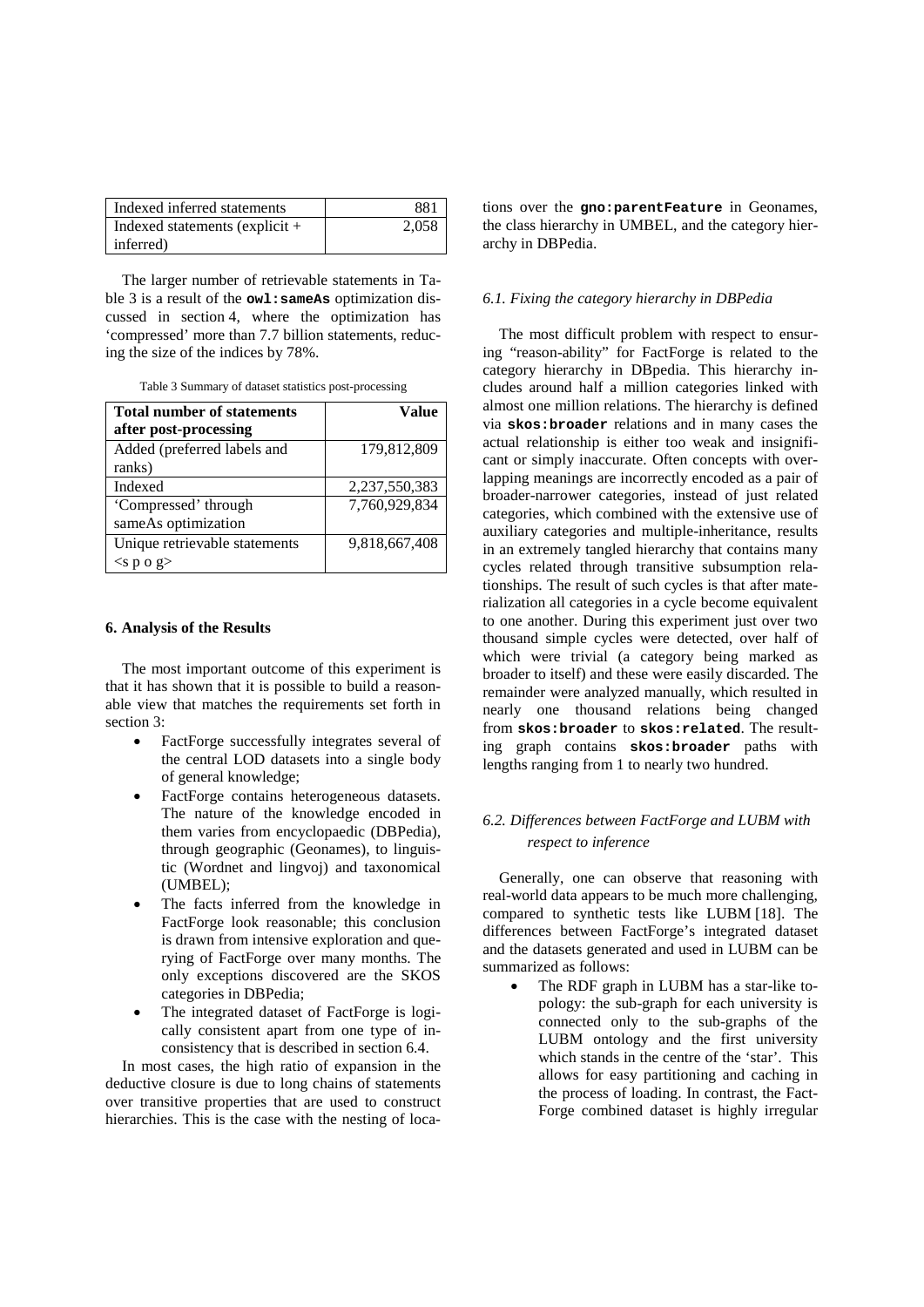and it is possible that there is no easy way to isolate and cache only the most used parts.

- The full deductive closure of LUBM expands the number of statements by 70%, while in FactForge the expansion is 834%. The major reason for this being the long chains of predicates related over transitive<br>properties and the intensive use and the intensive use of **owl:sameAs** .
- In FactForge more than 100,000 different predicates are used, mostly due to the encoding style of DBPedia. On the other hand, in LUBM there are just a handful of predicates used, which allows for efficient loading and querying of LUBM in a repository configuration where indices with predicates as the primary sorting criteria are not maintained.

## *6.3. New data access opportunities*

The integration of so many of the central LOD datasets combined with reasoning and the advanced data access features of BigOWLIM brings exciting new opportunities to discover previously hidden knowledge, specifically, the ability to formulate expressive SPARQL queries and integrate full-text search and ranking.

Consider the query in [Fig. 1,](#page-7-1) which can be found as an example on the SPARQL page of FactForge – shown here without prefixes for brevity. This query finds individuals born in Germany that are designated as entertainers and orders the results by RDF rank (measure of interconnectedness):

```
SELECT<sup>+</sup>
WHERE {
?Person dbp-ont:birthPlace ?BirthPlace ;
     rdf:type opencyc:Entertainer ;
     om:hasRDFRank ?RR .
 ?BirthPlace geo-ont:parentFeature
 dbpedia:Germany .
} ORDER BY DESC(?RR) LIMIT 100
```
Fig. 1 SPARQL query to find popular German entertainers

<span id="page-7-2"></span><span id="page-7-1"></span>This query makes use of the datasets DPPedia, Geonames, UMBEL and MusicBrainz, requiring inference over types, sub-classes, and transitive relationships. Before FactForge, answering this kind of query in real-time was not possible. Curiously, the first result is F.W.Nietzsche, due to the little known fact that Nietzsche was a musician and composer as well as a philosopher. Knowing this, it is no surprise that the answer to the question "who are the most

interconnected individuals from Germany who are *also* entertainers" should return Nietzsche first.

Another interesting query example is The Modi-gliani Test<sup>[2](#page-7-2)</sup>. Richard McManus wrote that "the tipsome answers to this question  $-$  see the query in Fig. [3](#page-8-1) , where the prefixes are omitted for brevity. At the ping point for the Semantic Web may be when one can deliver – using Linked Data – a comprehensive list of locations of original Modigliani art works". Although there is still some way to go before a 'comprehensive' list can be discovered using Linked Data, it seems that FactForge can at least be used to get current time, eight painting titles and locations are returned. Again, this query is given as an example on the SPARQL page of FactForge.

## <span id="page-7-0"></span>*6.4. Logical consistency*

An examination of the predicates used in the Fact-Forge datasets shows that there are many consistency checking rules that are made redundant due to the fact that some of the predicates and classes in their premises are simply not used. The absence of the any of the following classes:

```
owl:AllDifferent
owl:AsymmetricProperty
owl:IrreflexiveProperty
owl:Nothing
```
and any of the following predicates:

```
owl:assertionProperty
owl:complementOf
owl:differentFrom
owl:maxQualifiedCardinality
owl:propertyDisjointWith
owl:sourceIndividual
owl:targetIndividual
owl:targetValue
```
eliminates nearly all of the consistency checking rules. Furthermore, even though **owl:maxCardinality** appears often, it is never associated with a value of zero and so none of the cardinality checking rules can be triggered.

However, there are twenty occurrences of **owl:disjointWith** in the merged dataset and these lead to some difficulties. The rule **cax-dw**, which can be emulated using the SPARQL query shown in [Fig. 2,](#page-8-2) when applied to the current dataset is indicating some 10,000 inconsistencies.

<sup>&</sup>lt;sup>2</sup> [http://www.readwriteweb.com/archives/](http://www.readwriteweb.com/archives/‌the_modigliani_test_for_linked_data.php) the modigliani test for linked data.php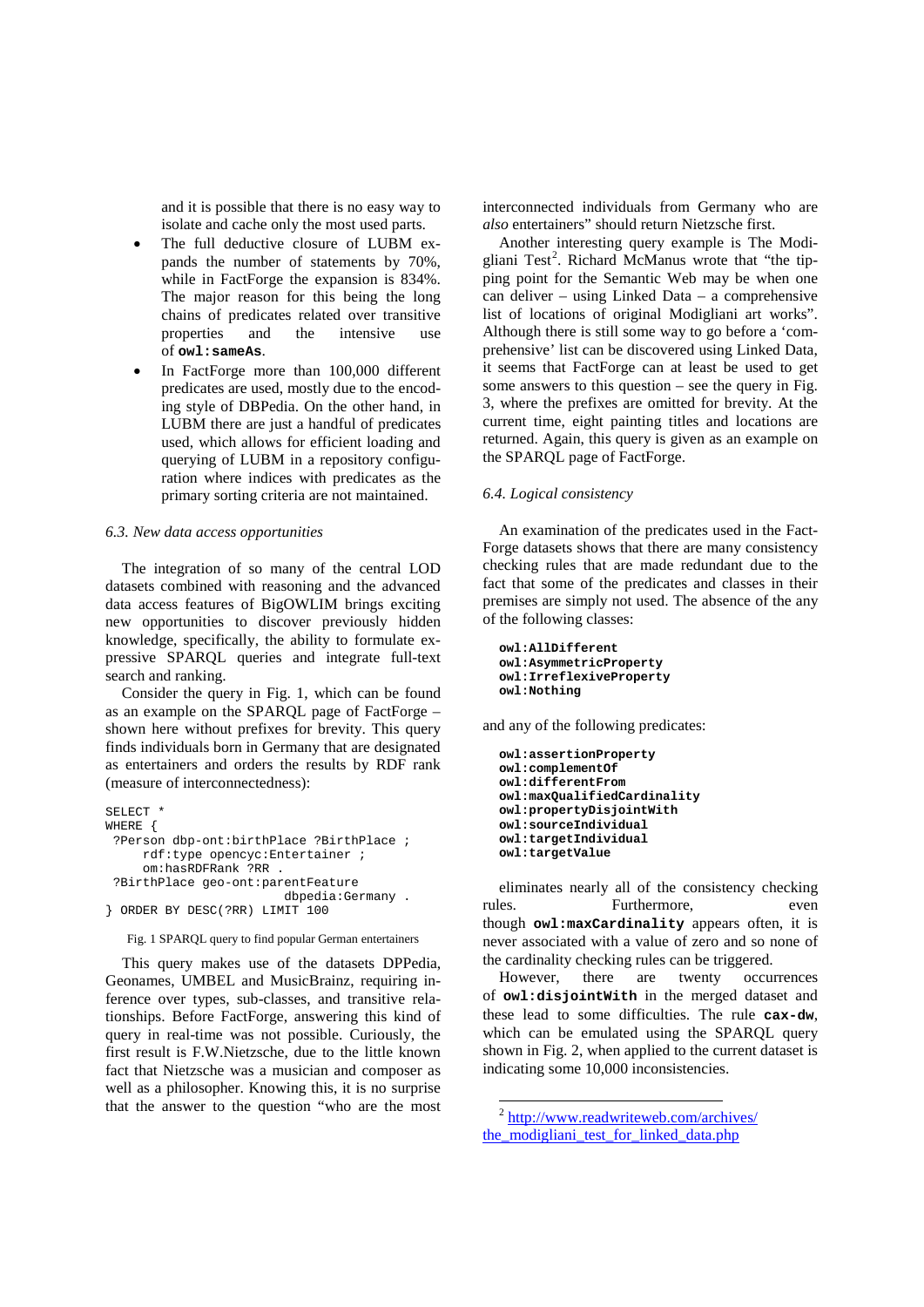```
SELECT * WHERE {
   ?c1 owl:disjointWith ?c2 .
   ?x rdf:type ?c1 .
   ?x rdf:type ?c2 .
}
```
<span id="page-8-2"></span>Fig. 2 SPARQL query to check for inconsistencies caused by individuals being members of disjoint classes

## <span id="page-8-0"></span>**7. Conclusion and Future Work**

Several of the central LOD datasets were selected (approximately 1.117 billion statements), modelling errors were fixed (apart from some disjoint classes that have some common members) and the result was loaded in to a BigOWLIM semantic repository with nearly 180 million additional annotation statements. Forward-chaining inference was performed to materialize a further 881 million statements meaning that a total of 2.237 billion statements are indexed. Enumeration of **owl:sameAs** equivalence classes is performed at query time leading to some 9.8 billion retrievable statements.

Many months of ad hoc use has shown that the vast majority of the inferred statements match common sense expectations.

A reduced rule-set (optimized OWL Horst) was used for inference and an analysis of the rules and a comparison of the number of inferred statements shows that the chosen rule-set is sufficient to capture the semantics of OWL2 RL to within 1%. In other words, reasoning with respect to a more expressive dialect will not entail a significantly larger number of additional implicit statements.

```
SELECT DISTINCT ?painting_l ?owner_l ?city_fb_con ?city_db_loc ?city_db_cit
WHERE {
   ?p fb:visual_art.artwork.artist dbpedia:Amedeo_Modigliani ;
    fb:visual_art.artwork.owners [ fb:visual_art.artwork_owner_relationship.owner ?ow ] ;
     ff:preferredLabel ?painting_l.
   ?ow ff:preferredLabel ?owner_l .
  OPTIONAL { ?ow fb:location.location.containedby 
               [ rdf:type umbel-sc:City ; ff:preferredLabel ?city_fb_con ] } .
  OPTIONAL { ?ow dbp-prop:location ?loc.
              ?loc rdf:type umbel-sc:City ;
                ff:preferredLabel ?city_db_loc }
  OPTIONAL { ?ow dbp-ont:city [ ff:preferredLabel ?city_db_cit ] }
  FILTER ( bound(?city_fb_con) || bound(?city_db_loc) || bound(?city_db_cit) )
}
```
Fig. 3 SPARQL query to find the names and locations of Modigliani paintings

<span id="page-8-1"></span>Future optimisations in the BigOWLIM semantic repository platform and a steady improvement in hardware will allow more datasets to be included. Depending on the frequency of updates of these new datasets, a more rigorous update cycle can by implemented that minimises the latency between updates in the original data source and these changes being manifest in the FactForge repository. Alternatively, if an update stream is available for rapidly changing data then these updates can be applied directly to the underlying BigOWLIM repository.

Other work involves experimenting with some applications of FactForge, e.g. semantic annotation of text with respect to the entities in FactForge or using it for query expansion for services like Flickr [\[14\]](#page-9-35).

FactForge is one of the largest publicly available bodies of general knowledge (not specific to a particular scientific domain) against which inference has been performed. Visitors to the Website [\[13\]](#page-9-2) can

query and explore the data using the methods described in section [3.3.](#page-3-0) Other large, combined knowledge bases made available to the public include the LOD Cloud Cache [\[29\]](#page-9-36) containing some 15.4 billion explicit statements including the entire data.gov catalogue [\[9\]](#page-9-37) and Linked Life Data (LLD) [\[27\]](#page-9-38) (also from Ontotext) that assembles a large fraction of the life-science-related datasets from LOD. LLD includes over 5 billion explicit triples from over 28 data sources plus additional link datasets.

Ontotext maintains a public demonstration service [\[13\]](#page-9-2) that allows one to explore FactForge and evaluate queries against it through a Web interface. Applications can access FactForge via a SPARQL end-point. Such a setup would make a useful 'backend' for a lightweight client that browses Linked Data or annotates/enriches application data, e.g. a mobile application like DBPedia Mobile [\[10\]](#page-9-39) that could use GPS position data to find nearby points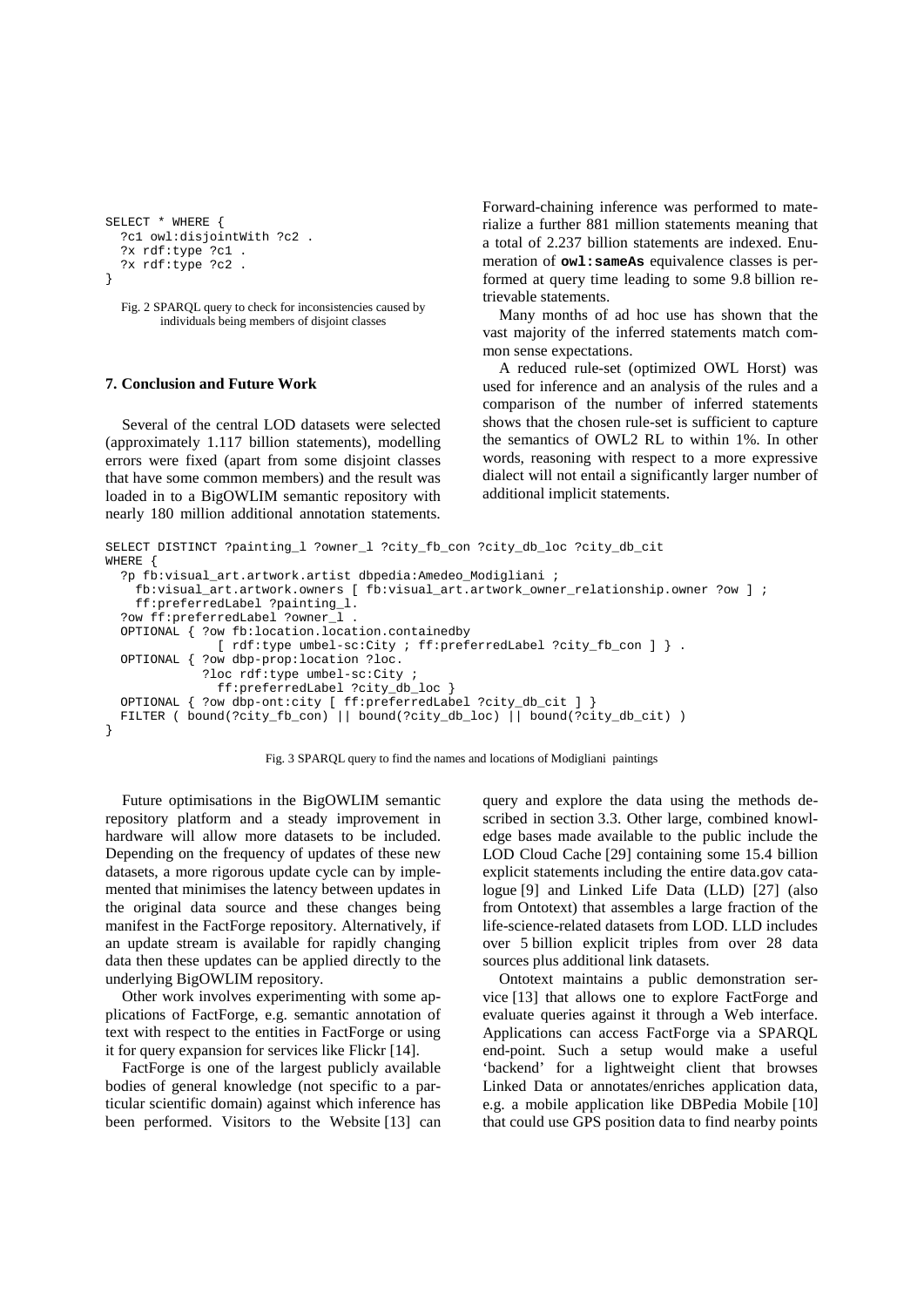of interest or provide information about the current region. Should FactForge become a useful asset for application developers, then Ontotext will make a cloud-based version available. This will allow applications to operate with their own dedicated BigOWLIM instance, datasets and bandwidth. Furthermore, it will permit applications to modify the bundled FactForge datasets or add their own data.

#### **References**

- <span id="page-9-17"></span>1. AllegroGraph RDFStore, page[: http://www.franz.com/agraph/allegrograph/](http://www.franz.com/agraph/allegrograph/)
- <span id="page-9-21"></span>2. Auer, S; Bizer, C; Kobilarov, G; Lehmann, J; Cyganiak, R; Ives, Z; DBpedia: A Nucleus for a Web of Open Data. In The Semantic Web, volume 4825 of LNCS, pages 722–735. Springer Berlin / Heidelberg, 2007.
- <span id="page-9-1"></span>3. Berners-Lee, T; Hendler, J; Lassila, O; *The Semantic Web*, Database and Network Journal 2006, Vol36; No3, pp. 7-10
- <span id="page-9-0"></span>4. Berners-Lee, T. (2006). *Design Issues: Linked Data*[. http://www.w3.org/DesignIssues/LinkedData.html](http://www.w3.org/DesignIssues/LinkedData.html)
- <span id="page-9-18"></span>5. BigData RDF Database, page[: http://www.systap.com/bigdata.htm](http://www.systap.com/bigdata.htm)
- <span id="page-9-31"></span>6. Brin, S; Page, L; The anatomy of a large-scale hypertextual Web search engine, Computer Networks and ISDN Systems, Volume 30, Issues 1-7, Proceedings of the Seventh International World Wide Web Conference, April 1998, Pages 107-117, ISSN 0169-7552
- <span id="page-9-24"></span>7. CIA World Factbook, D2R Server for the CIA Factbook, homepage: http://www4.wiwiss.fu-berlin.de/factbook
- <span id="page-9-19"></span>8. DAML DB, prototype implementation for a scalable, highperformance persistent store for DAML content, homepage[: http://www.daml.org/2001/09/damldb/](http://www.daml.org/2001/09/damldb/)
- <span id="page-9-37"></span>9. DATA.gov, U.S. Federal Executive Branch datasets, homepage[: http://www.data.gov/catalog](http://www.data.gov/catalog)
- <span id="page-9-39"></span>10. DBPedia Mobile, page[: http://wiki.dbpedia.org/DBpediaMobile](http://wiki.dbpedia.org/DBpediaMobile)
- <span id="page-9-11"></span>11. Dean, M; Schreiber, G. – editors; Bechhofer, S; van Harmelen, F; Hendler, J; Horrocks, I.; McGuinness, D. L; Patel-Schneider, P. F.; Stein, L. A. (2004). *OWL Web Ontology Language Reference*. W3C Recom., 10 Feb. 2004[. http://www.w3.org/TR/owl-ref/](http://www.w3.org/TR/owl-ref/)
- <span id="page-9-27"></span>12. Dublin Core Metadata Initiative, page[: http://dublincore.org/](http://dublincore.org/)
- <span id="page-9-2"></span>13. FactForge - The Fast Track to The Centre of the Web of Data, homepage[: http://factforge.net/](http://factforge.net/)<br>Flickr, photo share
- <span id="page-9-35"></span>14. Flickr, photo sharing website, page[: http://www.flickr.com/](http://www.flickr.com/)
- <span id="page-9-30"></span>15. FOAF, The Friend of a Friend (FOAF) project, homepage[: http://www.foaf-project.org/](http://www.foaf-project.org/)
- <span id="page-9-22"></span>16. Freebase, an entity graph of people, places and things, homepage: http://www.freebase.com
- <span id="page-9-23"></span>17. GeoNames geographical database, page: <http://www.geonames.org/>
- <span id="page-9-34"></span>18. Guo, Y; Pan, Z; and Heflin, J. (2004). *An Evaluation of Knowledge Base Systems* for *Large OWL Datasets.* Journal Web Semantics,  $3(2)$ ,  $2005$ , pp. 182. <http://www.websemanticsjournal.org/ps/pub/2005-16>
- <span id="page-9-10"></span>19. Hayes, P. (2004). *RDF Semantics*. W3C Recommendation 10 Feb. 2004. [http://www.w3.org/TR/2004/REC-rdf-mt-](http://www.w3.org/TR/2004/REC-rdf-mt-20040210/)[20040210/](http://www.w3.org/TR/2004/REC-rdf-mt-20040210/)
- <span id="page-9-33"></span>20. Heim, P; Hellmann, S; Lehmann, J; Lohmann, S; Stegemann, T; (2009) RelFinder: Revealing Relationships in RDF Knowledge Bases. In Semantic Multimedia, volume 5887 of LNCS, pages 182–187. Springer Berlin / Heidelberg, 2009.
- <span id="page-9-13"></span>21. Kiryakov, A. (2008). *Measurable Targets for Scalable Reasoning.* LarKC project D5.5.1.<http://www.larkc.eu/deliverables/>
- <span id="page-9-4"></span>22. B. Bishop, A. Kiryakova, D. Ognyanov, I. Peikov, Z. Tashev, and R. Velkov. Owlim: A family of scalable semantic repositories. Semantic Web Journal, 2(1):33–42, 2011.
- <span id="page-9-3"></span>23. Kiryakov, A; Ognyanov, D; Velkov, R; Tashev, Z; Peikov, I; LDSR: a Reason-able View to the Web of Linked Data, in: SemanticWeb Challenge (ISWC2009), 2009.
- <span id="page-9-7"></span>24. Kiryakov, A; Tashev, Z; Ognyanoff, D; Velkov, R; Momtchev, V; Balev, B; Peikov, I. (2009). *Validation goals and metrics for the LarKC platform*. LarKC project deliverable D5.5.2. http://www.larkc.eu/deliverables
- <span id="page-9-6"></span>25. LarKC – European research project for Web scale reasoning, homepage[: http://www.larkc.eu/](http://www.larkc.eu/)
- <span id="page-9-25"></span>26. Lingvoj, Resources for the multilingual Semantic Web, homepage[: http://www.lingvoj.org/](http://www.lingvoj.org/)
- <span id="page-9-38"></span>27. Linked Life Data, a semantic integration platform for bio-medical data, homepage[: http://linkedlifedata.com/](http://linkedlifedata.com/)
- <span id="page-9-8"></span>28. Linking Open Data, W3C Semantic Web Education and Outreach community project, page: [http://esw.w3.org/topic/SweoIG/TaskForces/Commu](http://esw.w3.org/topic/SweoIG/TaskForces/CommunityProjects/LinkingOpenData) [nityProjects/LinkingOpenData](http://esw.w3.org/topic/SweoIG/TaskForces/CommunityProjects/LinkingOpenData)
- <span id="page-9-36"></span>29. LOD Cloud Cache, OpenLink Software, page[: http://lod.openlinksw.com/](http://lod.openlinksw.com/)
- <span id="page-9-12"></span>30. Ma, L; Yang, Y; Qiu, Z; Xie, G; Pan, Y. (2006) *Towards A Complete OWL Ontology Benchmark*. . In York Sure and John Domingue, editors, The Semantic Web: Research and Applications, volume 4011 of LNCS, pages 125–139. Springer Berlin / Heidelberg, 2006. 10.1007/117622561 2.
- <span id="page-9-9"></span>31. Manola F., Miller, E. (eds.) (2004). *RDF Primer. W3C*   $Recommendation$ *2004,* <http://www.w3.org/TR/REC-rdf-syntax/>
- <span id="page-9-16"></span>32. Motik, B; Cuenca Grau, B; Horrocks, I; Wu, Z; Fokoue, A; Lutz, C. (eds.) (2009). *OWL 2 Web Ontology Language*  **Recommendation** 2009[. http://www.w3.org/TR/owl2-profiles/](http://www.w3.org/TR/owl2-profiles/)
- <span id="page-9-26"></span>33. MusicBrainz, community music metadatabase, home-page[: http://musicbrainz.org/](http://musicbrainz.org/)<br>Oracle 11g
- <span id="page-9-20"></span>34. Oracle 11g database. page: [http://www.oracle.com/us/products/database/index.ht](http://www.oracle.com/us/products/database/index.htm) [m](http://www.oracle.com/us/products/database/index.htm)
- <span id="page-9-32"></span>35. Prud'hommeaux, E; Seaborne, A; SPARQL Query Language for RDF. W3C Recommendation 15 January 2008[, http://www.w3.org/TR/rdf-sparql-query/](http://www.w3.org/TR/rdf-sparql-query/)<br>RASCALLI – European research
- <span id="page-9-5"></span>36. RASCALLI – European research project,
- <span id="page-9-29"></span>page[: http://www.ofai.at/rascalli/project/project.html](http://www.ofai.at/rascalli/project/project.html)<br>37. RSS. RDF Site Sun Summary, page[: http://web.resource.org/rss/1.0/spec](http://web.resource.org/rss/1.0/spec)
- <span id="page-9-14"></span>38. Schonberg, E; Srinivas, K; Kalyanpur, A; Cimino, J; Patel, C; Dolby, J; Kershenbaum, A; Ma, L; Fokoue, A. Matching Patient Records to Clinical Trials Using Ontologies. In *Proceedings of the 6th international The semantic web and 2nd Asian conference on Asian semantic web conference*, ISWC'07/ASWC'07, pages 816–829, Berlin, Heidelberg, 2007. Springer-Verlag.
- <span id="page-9-28"></span>39. SKOS, Simple Knowledge Organization System, home-page[: http://www.w3.org/2004/02/skos/](http://www.w3.org/2004/02/skos/)
- <span id="page-9-15"></span>40. ter Horst, H. J. (2005) *Combining RDF and Part of OWL with Rules: Semantics, Decidability, Complexity* . In Yolanda Gil, Enrico Motta, V. Benjamins, and Mark